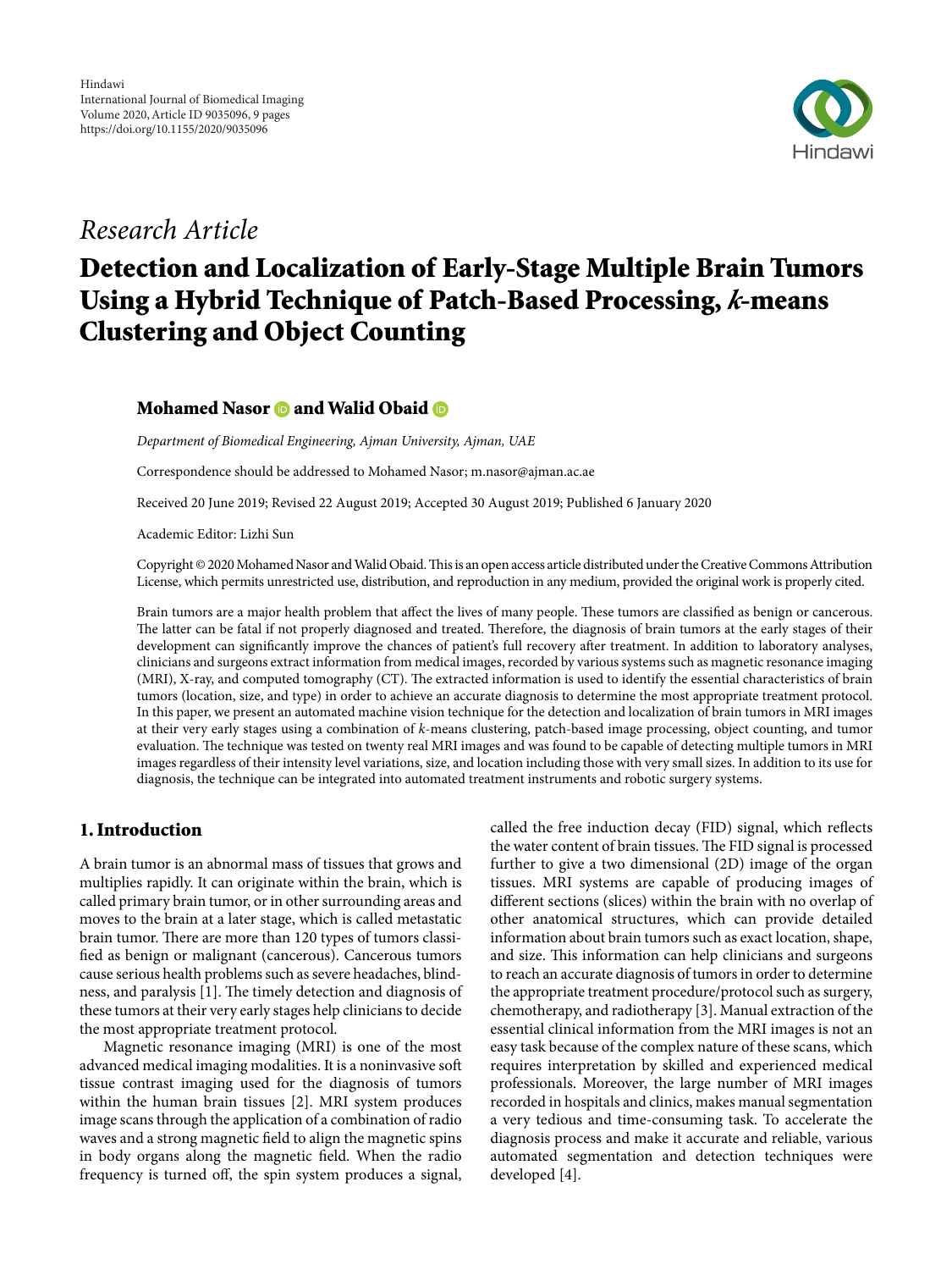# 2. Related Work

Brain image segmentation begins with image preprocessing which includes eliminating noncerebral tissues from the image using a process known as skull stripping, followed by intensity normalization and filtering of noisy pixels [5, 6]. Various techniques of skull stripping have been developed over the years. A skull stripping technique presented by Hahn et al. is based on a 3D watershed transformation using a combination of white matter three-dimensional connectivity and a modified watershed algorithm combined with preflooding in order to avoid oversegmentation [7]. Ségonne et al. proposed a hybrid approach of deformable surface models and watershed algorithms, which involves estimating the brain volume by three-dimensional connectivity operation [8]. Sadananthan et al. developed a skull stripping technique, which involves graph cuts, intensity thresholding, followed by removal of narrow connections to obtain a brain mask [9]. These approaches are relatively successful in determining the brain edge but they are highly complex, computationally intensive, and prone to the possibility of brain tissue erosion and oversampling. In this paper, we have implemented a fast and accurate skull stripping technique that involves multiple thresholding and object counting.

Various fully automatic medical image segmentation techniques that involve various machine vision techniques have been described in the literature [10]. A technique presented by Karkanis et al. is based on wavelet decomposition for obtaining the color wavelet covariance features of the second-order textural measures in an endoscopic video [11]. Another technique suggested by Logeswari et al., involves hierarchical self-organizing maps generated by removing noise and artifacts and then identifying the principle tissue structures using fuzzy c-means clustering [12]. An approach proposed by Sinha et al. for tumor detection consists of three techniques: k-means clustering with watershed segmentation, optimized k-means clustering with genetic algorithm, and optimized c-means clustering with genetic algorithm [13]. A technique for tumor region detection, developed by Megersa et al. combines skull stripping and fuzzy Hopfield neural networks [\[14](#page-8-0)]. A technique introduced by Bahadure et al. uses Berkley wavelet transformation and support vector machine to improve the segmentation process by extracting features from the segmented tissues [\[15\]](#page-8-1). Hanuman et al. developed a technique for brain tumor segmentation, which includes anisotropic diffusion, k-means clustering, morphological operations, temporal smoothing, and volumetric measurement [[16](#page-8-2)]. A brain tumor detection technique proposed by Hazra et al. is comprised of three stages: noise removal, edge detection, and k-means clustering [[17](#page-8-3)]. Kharrat et al. proposed an efficient technique for the detection of brain tumors that includes morphological operations to enhance the image contrast followed by wavelet transformation for segmentation and k-means clustering for extracting the tumor [[18](#page-8-4)]. Gujar et al. suggested a technique for brain image segmentation that combines k-means clustering and genetic algorithms [\[19\]](#page-8-5). An automatic segmentation technique introduced by Pereira et al. consists of three steps: preprocessing, classification with convolutional neural network, and post-processing [\[20\]](#page-8-6). A brain tumor segmentation technique using ant colony

optimization (ACO) was proposed by Kullayamma et al. [[21](#page-8-7)]. A new approach to improve the segmentation accuracy of brain tumors based on temperature profiles changes in the tumorous region was proposed Bousselham et al. [\[22](#page-8-8)]. In this approach, Pennes bioheat equation and Canny edge detection method were used to estimate tumor contours based on the change of temperature. Brain tumor segmentation based on hybrid clustering and morphological operations was proposed by Zhang et al. [\[23\]](#page-8-9) which consists of adaptive Wiener filtering for denoising, morphological operations to remove non cerebral tissues and k-means clustering combined with Gaussian kernel-based fuzzy c-means algorithm to segment images.

The majority of the techniques discussed above give a general segmented MRI image without localizing the tumor region; some techniques can detect a single tumor, but none of them addressed the detection and localization of multiple and very small tumors. In this paper, we propose an automated technique that can detect and localize multiple brain tumors, including those with very small sizes. The technique begins with an initialization step using  $k$ -means clustering to identify the brain surrounding edge, followed by dividing the MRI image into patches that are iteratively scaled, followed by object detection and counting using multiple threshold values. The novelty and contribution of the proposed technique is that it can detect both large and small tumors in the same MRI image without the need for advanced machine learning algorithms or direct comparison of the tested images with reference images from a database.

#### 3. Methodology

The proposed technique involves four image processing operations: k-means clustering, patch-based processing, object counting and tumor evaluation, discussed in the following sections.

3.1. k-Means Clustering. k-Means clustering is an unsupervised clustering algorithm that divides the intensities in the image based on cluster centroids, followed by calculating the distance between each image pixel and the corresponding centroid. The algorithm assigns each pixel to a specific centroid based on the minimum distance value. The algorithm also updates the centroids by finding the average distance values of the assigned pixels of the centroids. The values of the distances are updated with respect to the new centroids and the pixels are re-assigned. The algorithm continues until there are no significant changes in the distances from the centroids [[16](#page-8-2)]. Effective k-means clustering is achieved by minimizing the within cluster variance, which is the sum of squares within each cluster (SSW), and maximizing the between cluster variance, which is the sum of squares between clusters (SSB), as follows:

$$
SSW(C, K) = \sum_{i=1}^{N} ||x_i - c_k||^2
$$
 (1)

$$
SSB(C, K) = \sum_{j=1}^{K} n_j \|c_j - \overline{x}\|^2
$$
 (2)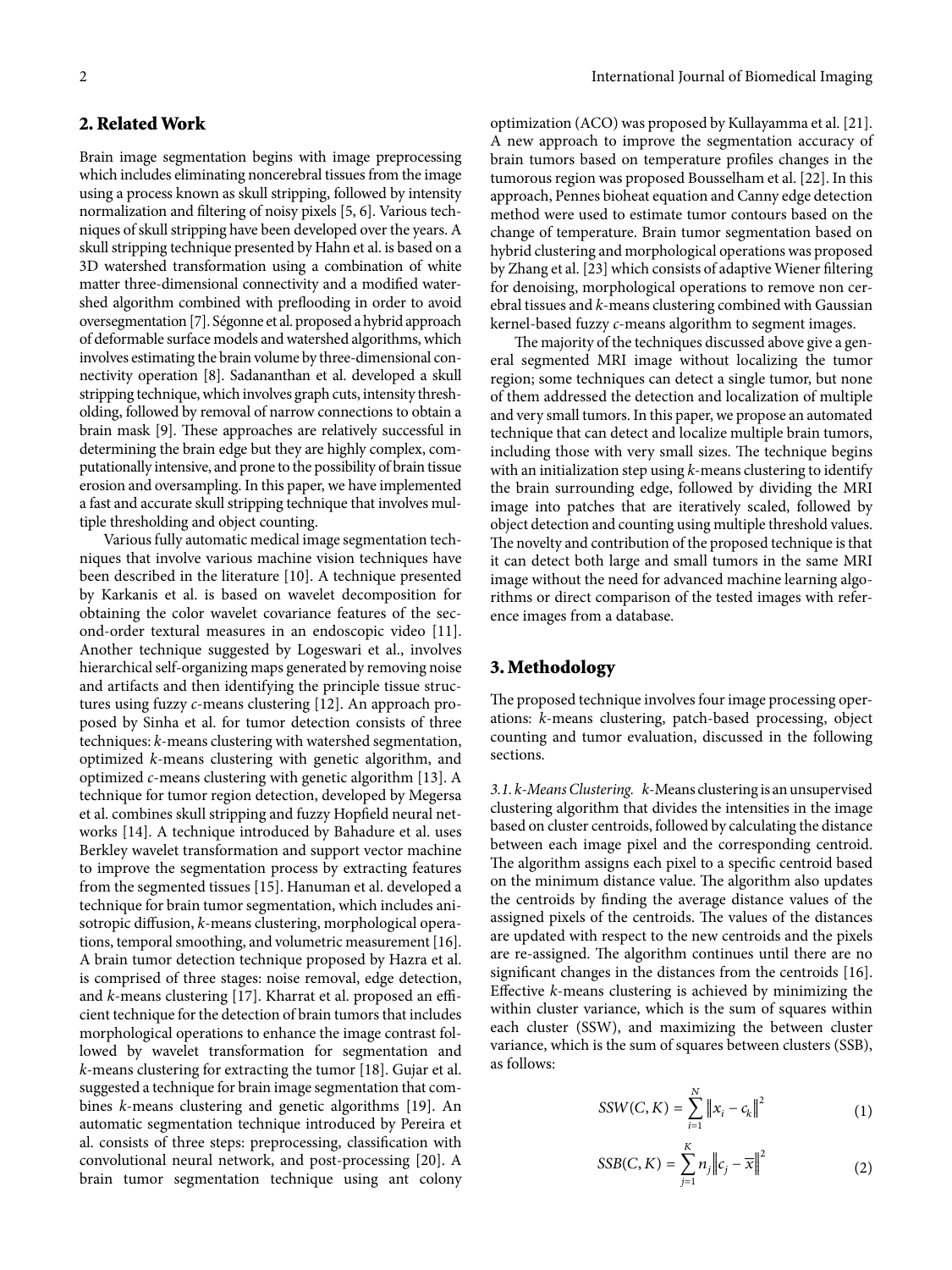

FIGURE 1: Flowchart of the *k*-means algorithm [[24](#page-8-10)].

 $k$ = number of clusters,  $\bar{x}$  = overall centroid, N = number of objects in a data set, { $C1 \cdots Ck$ } = set of clusters,  $n_j$  = number of objects in cluster  $C_j$ , and  $c_j$  = centroid of  $C_j$ .

The lower the total SSW value is, the greater the intracluster cohesion associated with the given cluster configuration and the higher the total SSB value of a cluster configuration is, the greater the degree of separation. A flowchart of the k-means clustering algorithm is shown in Figure 1.

3.2. Patch-Based Image Processing. In patch-based image processing, the original image is divided into small patches, which are processed independently and subsequently combined to give the final processed image. In the proposed technique, the MRI image is uniformly divided into multiple patches of the original MRI image. In order to detect and localize smaller tumors which cannot be detected at the normal scale of the image, each patch is scaled up to three times its original size. Each scaled patch is processed using k-means, object counting, and tumor evaluation for the detection and localization of tumors in the selected patch. The processed patches are combined to give the total detected tumors in the original MRI image.

3.3. Tumors Detection Using Object Counting. Object counting is a technique used to detect objects in images for the purpose of localization and counting. An object is defined as a group of bright pixels that form a connected component in a binary image. Brain tuomors are considered as objects since they appear in MRI images as bright areas. In order to detect tumors the original MRI image is converted to multiple

binary images using different threshold values followed by continuous erosion coupled with object counting until the number of objects in each binary image is equal to one object. The produced images are subsequently added together into one image. If the image contains more than one connected component, the connected component having pixels with maximum integer value is considered for region growing to give an object, which represents a possible tumor. On the other hand, if the image has no object, then there are no more tumors in the original image. Once a possible tumor is detected, it is eliminated from the original MRI image and the object counting process is repeated in order to detect and localize all possible tumors in the MRI image [\[22](#page-8-8)].

3.4. Tumor Evaluation. Brain tumors usually do not occur very close to the skull. They occur within the cerebral tissues of the brain, therefore the bright objects that appear adjacent to the skull are considered as false tumors. To identify and eliminate such objects, the Euclidean distance between the possible tumor and the largest surrounding edge of the skull is used. If it is found to be less than a predefined threshold, that possible tumor is considered as a false tumor. On the other hand, if the Euclidean distance is greater than the predefined threshold value, the possible tumor is considered as a true tumor in the MRI image [\[22\]](#page-8-8).

3.5. The Proposed Technique Steps. The proposed technique comprises the following processing steps:

(i) Clustering the MRI image using  $k$ -means into three regions: bright regions (possible tumors), medium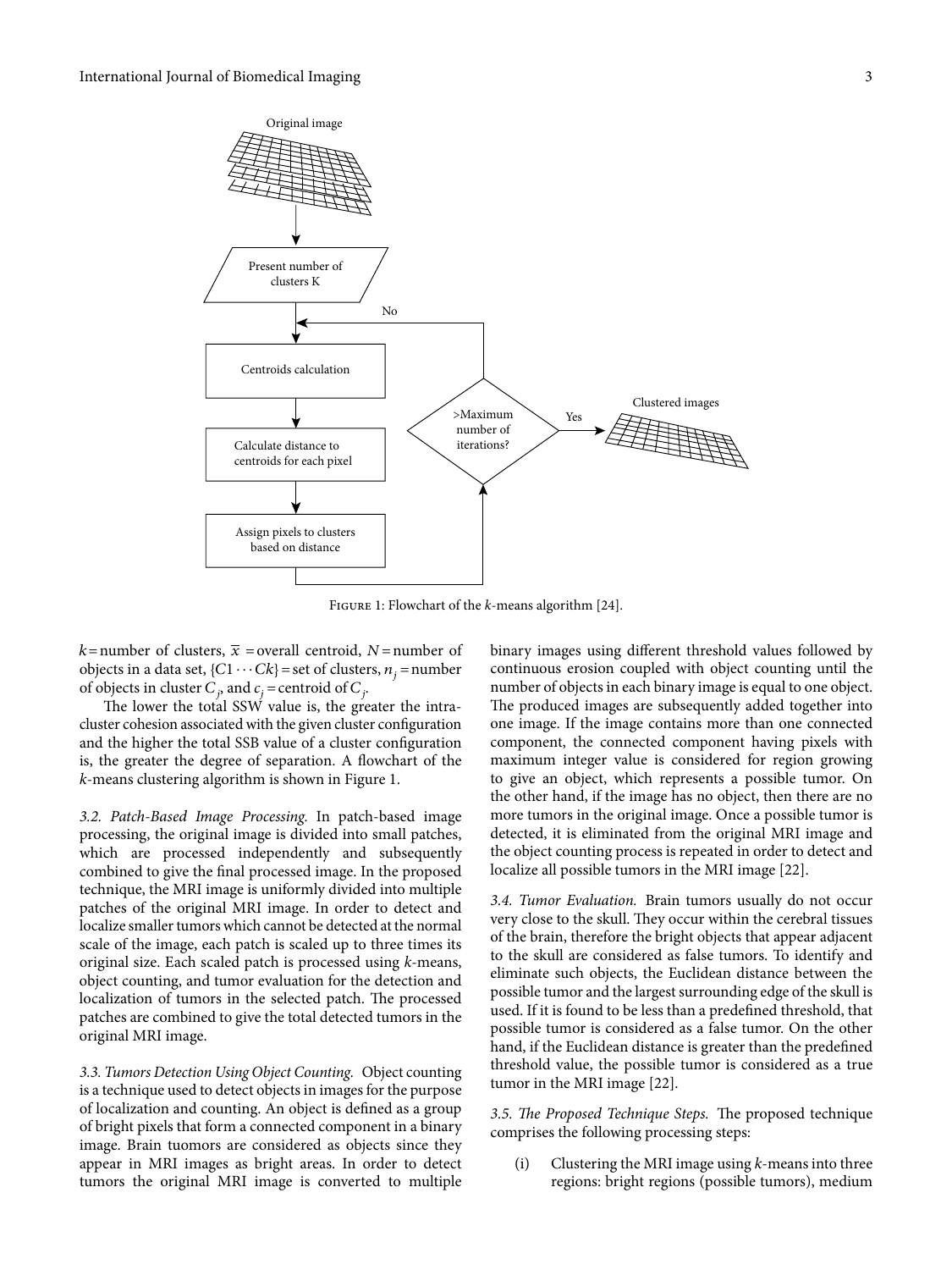

Figure 2: Block diagram of the proposed MRI image detection and localization technique.

intensity regions (including cerebrum) and dark regions. Figure 1 shows a flowchart of the k-means clustering.

- (ii) Localizing and enhancing the brain edge. Unlike skull stripping in which the surrounding edge is removed, in this technique, the surrounding edge is enhanced and used for the elimination of false tumors.
- (iii) Selecting a threshold for the Euclidean distance between the brain surrounding edge and cerebral tissues to eliminate false tumors that are part of the skull.
- (iv) Converting the original MRI image into two images: the first image is obtained by multiplying the medium intensity k-means cluster with the inverted largest surrounding edge that is expanded towards the centre, followed by selecting the largest connected component and filling the holes. The second image is obtained by filtering the original MRI image using an averaging filter with a small kernel and multiplying the filtered image by the intensity adjusted original MRI image within the range of 49.99–50.01%. Performing further adjustment of the intensities of the pixels in the MRI image using the range between 10% and 90%.
- (v) Splitting the converted image into patches, which undergo scaling-up to three times their initial sizes,

in order to magnify small tumors so that they can be detected in the next step.

- (vi) Detecting all possible tumors in each patch by binary conversion using multiple threshold values and applying object counting with erosion until the number of objects equals one followed by region growing.
- (vii) Repeating steps (v)–(vi) for the original MRI image.
- (viii) Repeating steps  $(v)$ –(vii) starting from a shifted index by 50 pixels and selecting the resultant tumors which were detected at least twice in the repeated steps.
- (ix) Eliminating false tumors that are close to the largest surrounding edge of the skull by applying the tumor evaluation criteria.

A block diagram of the proposed technique is given in Figure 2.

#### 4. Implementation and Results

The proposed technique was implemented and tested using an algorithm developed using Matlab<sup>TM</sup>. The technique was tested for detecting small size tumors using 20 real MRI images. The selected MRI images contained multiple early-stage tumors in addition to larger tumors as shown in Figure 3(a). The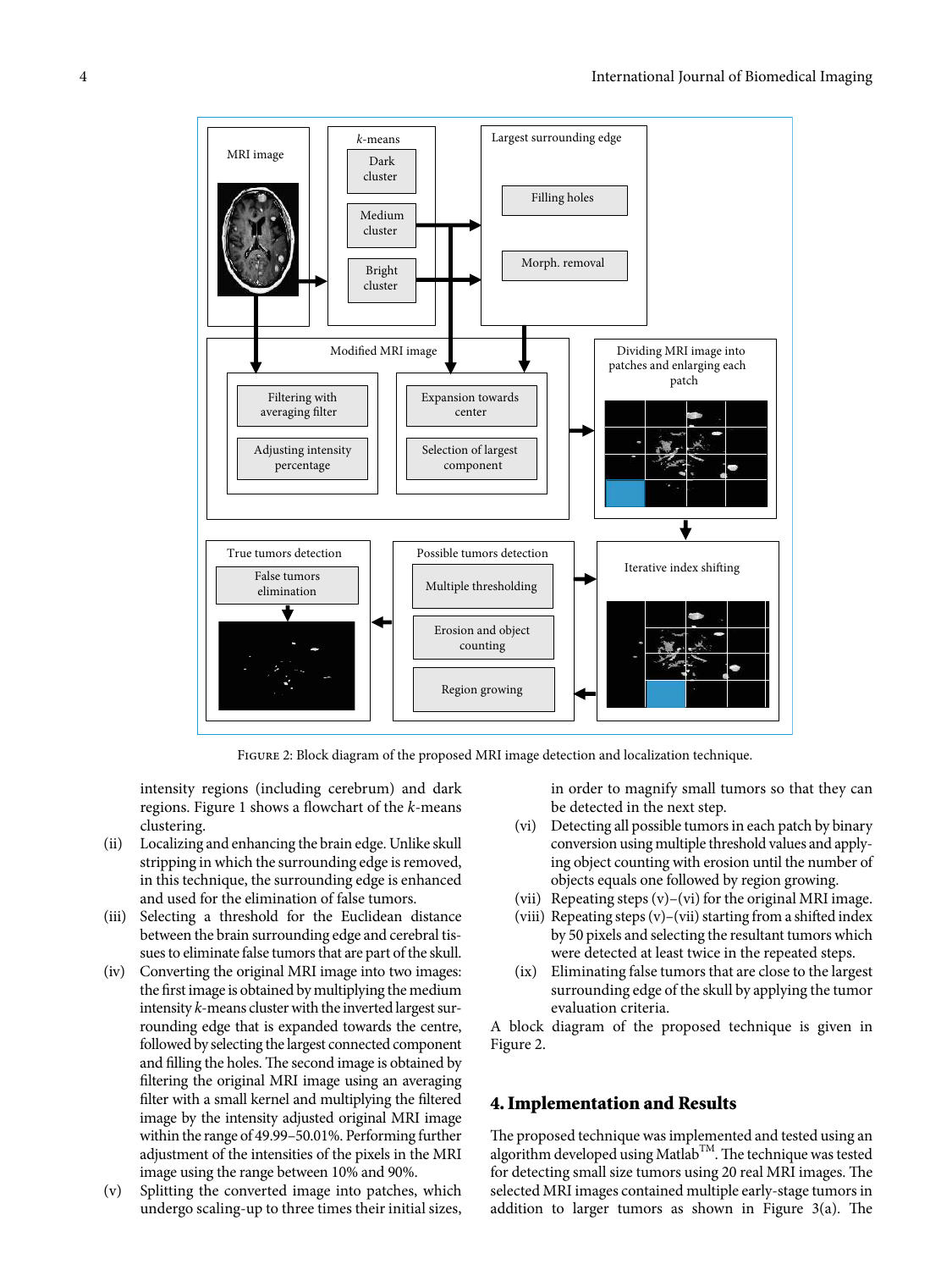

FIGURE 3: Applying k-means clustering on the MRI image and detection of Skull edge. (a) Original MRI image with tumors of different sizes. (b) k-means clustered MRI image. (c) Detection of the largest surrounding edge (skull).



FIGURE 4: Morphological operations on MRI image and detection of tumors, (a) the largest surrounding edge expanded inward, (b) the largest remaining connected component, (c) the modified MRI image, (d) splitting the MRI image into  $200 \times 200$  patches, (e–g) shifting the horizontal indices before repeating the detection proces, (h) the resultant detected tumors.

implementation started with applying k-means clustering for the MRI image in order to cluster the image into three main regions: bright regions that include possible tumors, medium intensity regions that include normal brain tissues and dark regions that do not include tissues or skull parts, as shown in Figure  $3(b)$ . The largest surrounding edge was determined by considering two of the k-means clusters: the bright regions and the medium intensity regions. Morphological removal of the interior pixels was performed to obtain an outline for the boundaries of both clusters. This process resulted in detecting the largest surrounding edge, as shown in Figure  $3(c)$ . The holes in the largest surrounding edge were filled to obtain the total number of pixels of the cerebral tissues and other components

such as the skull. A threshold value of the Euclidean distance of possible tumors from the skull was determined based on the total number of brain pixels. The threshold value is directly proportional to the brain size.

The next step was applying morphological operations on the original MRI image in order to detect the tumors. The first operation was applying a binary mask that considers the k-means cluster with the medium intensity regions and the largest surrounding edge that was expanded towards the centre by morphological erosion (Figure 4(a)) using the following binary kernel:

$$
\begin{array}{cccc}\n0 & 1 & 0 \\
1 & 1 & 1 \\
0 & 1 & 0\n\end{array} \tag{3}
$$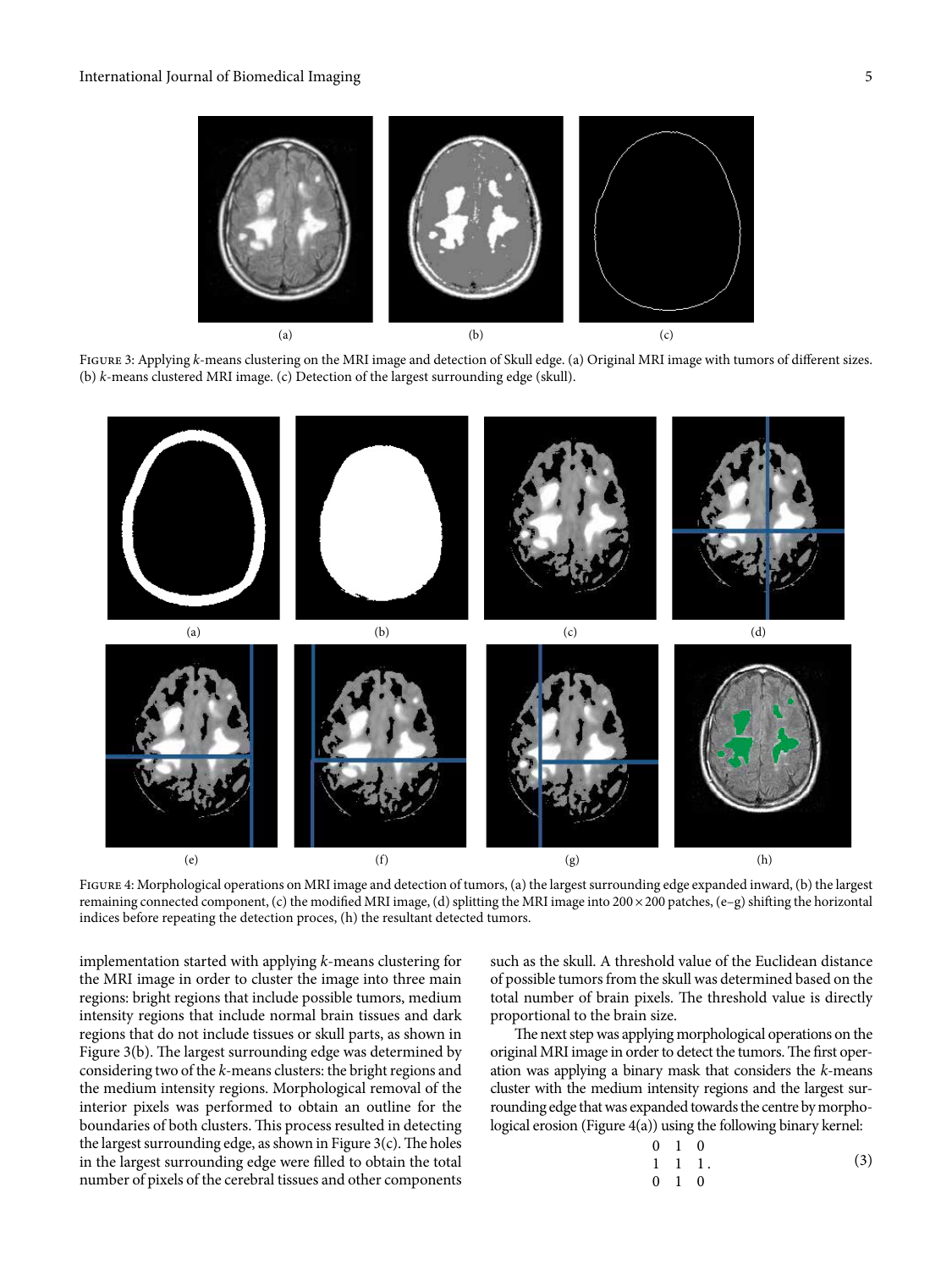

Figure 5: Euclidean distance threshold value with respect to the brain size.

The expanded largest edge was then inverted and multiplied by the medium intensity k-means cluster and the largest connected component was considered for hole filling as shown in Figure  $4(b)$ . The second operation was filtering the original MRI image by a small averaging filter to remove the noise then multiplying the filtered image by the original MRI image that had an adjusted intensity between 49.99% and 50.01% in order to focus on pixels that represent abnormal tissues. The contrast of the resultant image was further adjusted between 10% and 90% for greater concentration on abnormal tissues. Finally, both modified images were multiplied with each other to give the image in Figure  $4(c)$ .

After obtaining the modified MRI image, the next step was splitting it into small patches in order to detect small size tumors, as shown in Figure 4(d). Each patch has an initial size of  $200 \times 200$  pixels, which was scaled up to three times larger for processing. Each enlarged patch was first smoothed using an averaging filter followed by morphological operations which include; low intensity elimination; conversion to multiple binary images using threshold values of 0.1, 0.3, 0.5, 0.7, 0.9, and Otsu's threshold value [[22](#page-8-8)]; elimination of small objects; filling holes; object counting; continuous erosion using an incremental disk until the number of binary objects was equal to one object; and region growing using the centre of the detected binary object as the seed point [[23](#page-8-9)]. These operations were repeated with an additional initial step of intensity adjustment between 30% and 70% in order to increase the contrast of all possible tumors and eliminate false dark regions. The processed images were added together to give a final image that contained regions of possible tumors.

The whole process that started with splitting the image into patches was repeated in steps of 50 pixels l shift within each patch as shown in Figures  $4(e) - 4(g)$ . The shifting and processing produced output images with regions that had pixel values between zero and four. Only regions with pixel values between zero and two were considered as possible tumors while others were ignored. The last step was evaluating the detected tumors to determine if they were true tumors or not. The evaluation was performed by finding the Euclidean distance between each detected tumor and the largest surrounding edge of the skull.



Figure 6: MRI brain images that contain tumors with different sizes and intensity levels and the detected tumors in each image.

The possible tumor was discarded if its Euclidean distance from the skull was less than the selected threshold value which was determined based on the area of the brain image as shown in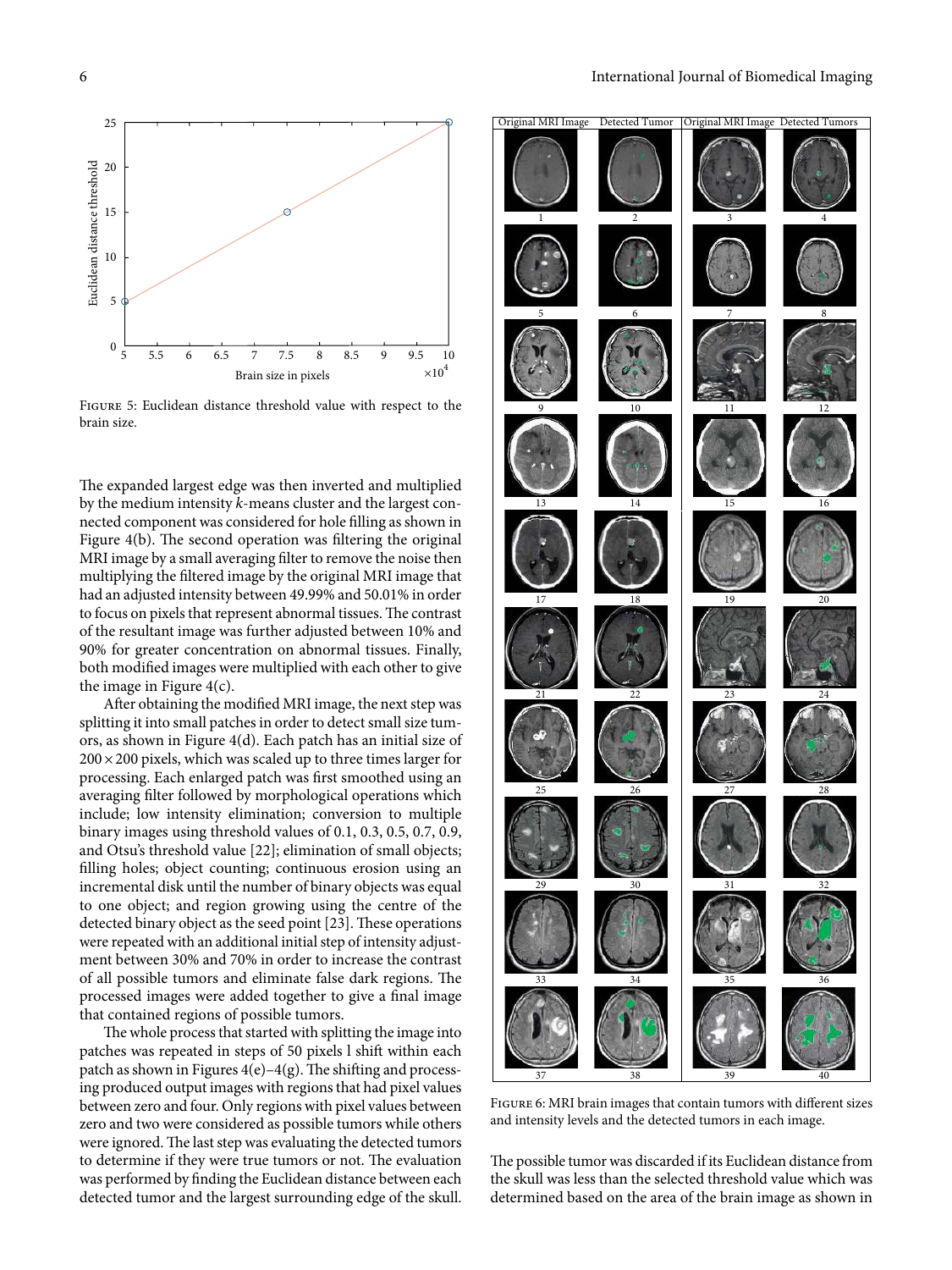| MRI image #  | Detected pixels          | Actual pixels     | Precision | Recall | Specificity | Dice score coefficient | Accuracy |
|--------------|--------------------------|-------------------|-----------|--------|-------------|------------------------|----------|
| $\mathbf{1}$ | 346                      | 400               | 1.0000    | 0.8700 | 1.0000      | 0.9351                 | 0.9996   |
| 2            | 472                      | 571               | 1.0000    | 0.8266 | 1.0000      | 0.9051                 | 0.9999   |
| 3            | 398                      | 430               | 1.0000    | 0.9256 | 1.0000      | 0.9614                 | 0.9988   |
| 4            | 107                      | 110               | 1.0000    | 0.9727 | 1.0000      | 0.9862                 | 0.9999   |
| 5            | 1539                     | 1619              | 1.0000    | 0.9922 | 1.0000      | 0.9961                 | 0.9999   |
| 6            | 1726                     | 1532              | 0.6964    | 0.8051 | 0.9975      | 0.8920                 | 0.9961   |
| 7            | 217                      | 240               | 1.0000    | 0.9042 | 1.0000      | 0.9497                 | 0.9994   |
| 8            | 62                       | 63                | 1.0000    | 0.9841 | 1.0000      | 0.9920                 | 1.0000   |
| 9            | 24                       | 30                | 1.0000    | 0.8000 | 1.0000      | 0.8889                 | 0.9997   |
| 10           | 510                      | 519               | 1.0000    | 0.9827 | 1.0000      | 0.9913                 | 0.9997   |
| 11           | 1859                     | 2056              | 1.0000    | 0.9042 | 1.0000      | 0.9497                 | 0.9993   |
| 12           | 2331                     | 14                | 1.0000    | 0.9940 | 1.0000      | 0.9970                 | 0.9999   |
| 13           | 4195                     | 4320              | 1.0000    | 0.9711 | 1.0000      | 0.9853                 | 0.9993   |
| 14           | 3057                     | 3257              | 1.0000    | 0.9386 | 1.0000      | 0.9683                 | 0.9989   |
| 15           | 518                      | 582               | 1.0000    | 0.8900 | 1.0000      | 0.9418                 | 0.9982   |
| 16           | 107                      | 114               | 1.0000    | 0.9386 | 1.0000      | 0.9683                 | 0.9999   |
| 17           | 509                      | 591               | 1.0000    | 0.8613 | 1.0000      | 0.9255                 | 0.9986   |
| 18           | 2869                     | 3259              | 1.0000    | 0.8803 | 1.0000      | 0.9364                 | 0.9885   |
| 19           | 1809                     | 2161              | 1.0000    | 0.8371 | 1.0000      | 0.9113                 | 0.9884   |
| 20           | 2167                     | 2217              | 1.0000    | 0.9774 | 1.0000      | 0.9886                 | 0.9980   |
| Average      | $\overline{\phantom{m}}$ | $\qquad \qquad -$ | 0.9848    | 0.9216 | 0.9999      | 0.9581                 | 0.9981   |

Table 1: Performance parameters of the proposed technique.

Table 2: Comparison between the proposed technique and other techniques.

|                      | Techniques             |                   |                          |                    |  |  |  |
|----------------------|------------------------|-------------------|--------------------------|--------------------|--|--|--|
| Evaluation parameter | Kullayamma et al. [21] | Gujar et al. [19] | Hanuman et al. [16]      | Proposed technique |  |  |  |
| Precision            |                        | 1.0000            | 0.9000                   | 0.9848             |  |  |  |
| Sensitivity          | 0.8402                 | 0.9166            | 0.7000                   | 0.9216             |  |  |  |
| Specificity          |                        |                   | 1.0000                   | 0.9999             |  |  |  |
| Dice Score Coeff.    |                        |                   | 0.8000                   | 0.9581             |  |  |  |
| Accuracy             | 0.9262                 | 0.8967            | $\overline{\phantom{0}}$ | 0.9981             |  |  |  |

Figure 5. This relationship shows that the Euclidean distance threshold values are directly proportional to the total number of pixels in the brain image. Smaller threshold values such as 5 and 6 are assigned to smaller brain areas such as 5000 or 8000 pixels. A larger threshold value such as 25 is assigned to larger brain area such as 100000 pixels. The detected true tumors in the MRI image after applying tumor evaluation are shown in Figure 4(h). It can be noted that both small tumors and large tumors were detected while the surrounding false regions that are part of the skull were discarded.

The technique was also tested further on twenty MRI images that contained multiple tumors of different sizes as shown in Figure 6.

#### 5. Discussion

Based on the implementation and testing results, the proposed technique is capable of detecting multiple large as well as small and low intensity tumors in MRI images. This is very evident in the original MRI image shown in Figure 6 (9) which has eight different size tumors and the detection results

shown in Figure 6 (10) with all eight tumors detected and localized.

The performance of the proposed technique was further evaluated using different measurement parameters. The evaluation parameters used were Precision, which measures the amount of true positives and false positives; Recall which refers to completeness or sensitivity and measures the number of true positive and false negatives; Specificity which measures the true negative rate; Dice Score Coefficient which measures the overlap between manual and automatic segmentation; and Accuracy, which measures the rate of true positives and true negatives. These parameters were calculated using the following equations.

$$
Precision = \frac{TP}{TP + FP}
$$
 (4)

$$
\text{Recall} = \frac{TP}{TP + FN} \tag{5}
$$

$$
Specificity = \frac{TN}{TN + FP}
$$
 (6)

 $\overline{a}$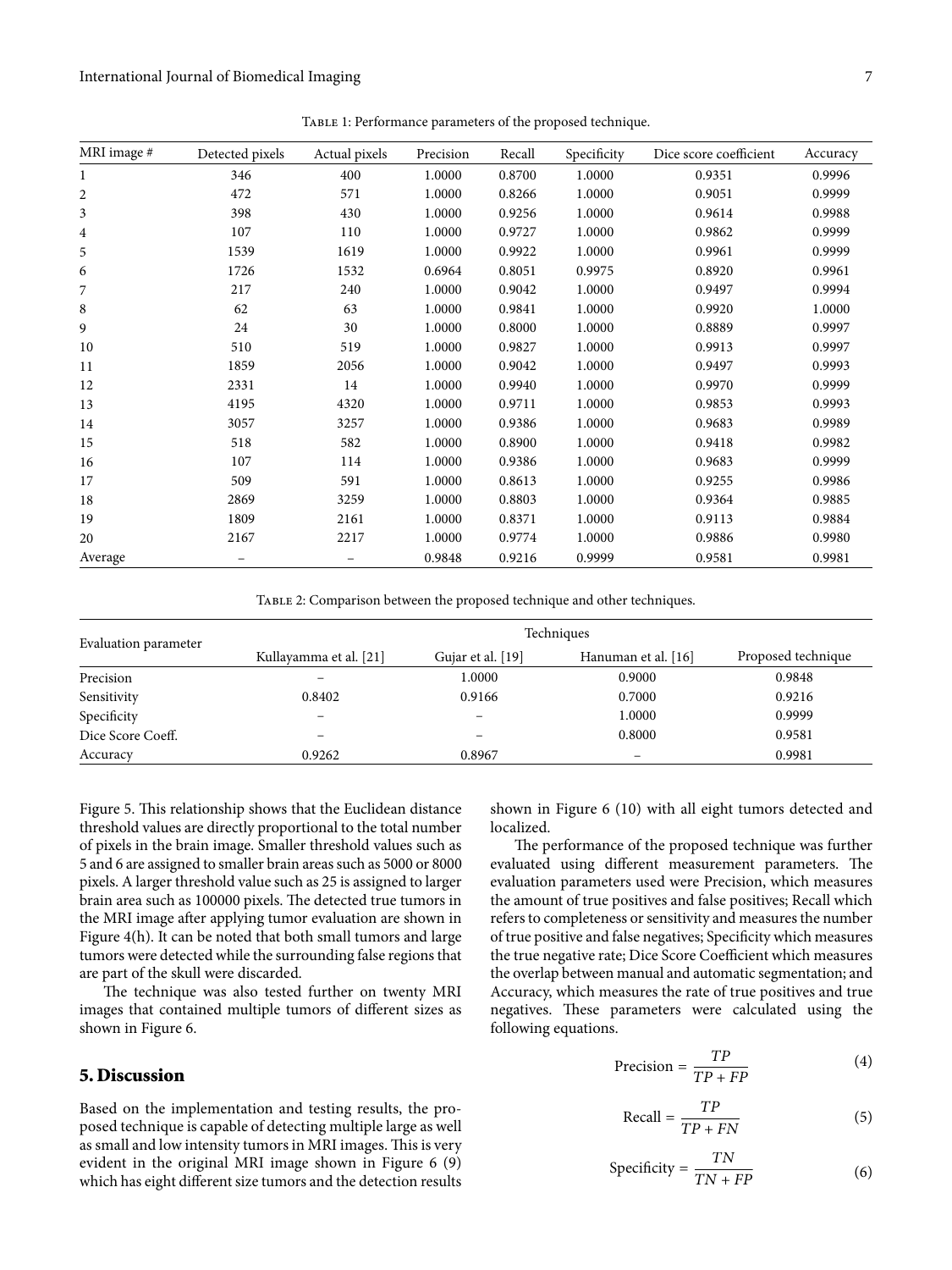$$
\text{Dice Score Coefficient} = \frac{2TP}{2TP + FP + FN} \tag{7}
$$

$$
Accuracy = \frac{TP + TN}{TP + FP + FN + TN}.
$$
 (8)

In these equations, TP is the number of true positive pixels which indicates how many actual tumorous tissues have been correctly detected; FP is the number of false positive pixels which indicates how many pixels falsely detected as tumorous; FN is the number of false negative pixels, which refers to the pixels falsely detected as nontumorous; and TN is the number of true negative pixels and refers to the pixels correctly detected as nontumorous as the ground truth nontumorous pixels. The performance parameters were calculated using the detection results related to the MRI images shown in Figure 6. It can be noted from Table 1 that the average values for Precision, Accuracy, and Specificity are 98.48, 99.81, and 99.99% respectively. The Dice Score Coefficient average value is 95.81%, while the Recall average value is 92.16%.

The quantitative performance parameters of the proposed technique were compared with other tumor detection techniques proposed in previous research articles as shown in Table 2. The average value for Specificity is 99.99%, which is close to the maximum possible value. The Sensitivity is 92.16%, which is greater than the highest sensitivity value of 91.66% reported by Gujar et al. [[19\]](#page-8-5). The Precision value is very close to the highest Precision value reported by Gujar et al. [[19](#page-8-5)]. The Dice Score Coefficient is 95.81%, which is greater than the value of  $80\%$  reported by Hanuman et al. [[16\]](#page-8-2). The Accuracy value is 99.81%, which is greater than the 92.62% value reported by Kullayamma et al. [\[21\]](#page-8-7).

## 6. Conclusion

Effective MRI image segmentation is an essential step for the diagnosis and treatment of brain tumors. Detection of cancerous tumors at the very early stages of their development enables doctors to determine the appropriate treatment and hence it enhances the patients' chances of full recovery. In this paper, an automated technique for the detection and localization of early-stage brain tumors in MRI images was implemented using a combination of k-means clustering, patch-based processing, object counting, and tumor evaluation. The technique was tested and implemented using twenty real brain MRI images, which were diagnosed by clinicians. In addition to large tumors, the proposed technique was able to detect early-stage tumors in MRI images regardless of their size, intensity variation, and location. In order to make the technique more robust, an adaptive approach for the patch scaling will be explored in the future.

#### Data Availability

The data used to support the findings of this study are included within the article.

# Conflicts of Interest

The authors declare that they have no conflicts of interest.

#### Acknowledgments

This research is supported by Ajman University, United Arab Emirates.

#### References

- [1] L. Kapoor and S. Thakur, "A survey on brain tumor detection using image processing techniques," in Proceedings of the 7th International Conference on Cloud Computing, Data Science and Engineering, pp. 582–585, IEEE, Piscataway, NJ, USA, January 2017.
- [2] E. E. M. Azhari, M. M. M. Hatta, Z. Z. Htike, and S. L. Win, "Tumor detection in medical imaging: a survey," International Journal of Advanced Information Technology, vol. 4, no. 1, pp. 21–30, 2014.
- [3] Z.-P. Liang and P. C. Lauterbur, Principles of Magnetic Resonance Imaging: A Signal Processing Perspective, The Institute of Electrical and Electronics Engineers Press, Piscataway, NJ, USA, 2000.
- [4] J. Liu, M. Li, J. Wang, F. Wu, T. Liu, and Y. Pan, "A survey of MRIbased brain tumor segmentation methods," Tsinghua Science and Technology, vol. 19, no. 6, pp. 578–595, 2014.
- [5] S. F. Eskildsen, P. Coupé, V. Fonov et al., "Alzheimer's disease neuroimaging initiative, BEaST: brain extraction based on nonlocal segmentation technique," NeuroImage, vol. 59, no. 3, pp. 2362–2373, 2012.
- [6] S. Shen, W. Sandham, M. Granat, and A. Sterr, "MRI fuzzy segmentation of brain tissue using neighborhood attraction with neural-network optimization," IEEE Transaction on Information Technology in Biomedicine, vol. 9, no. 3, pp. 459–467, 2005.
- [7] H. K. Hahn and H. O. Peitgen, "The skull stripping problem in MRI solved by a single 3D watershed transform," in International Conference on Medical Image Computing and Computer-Assisted Intervention, pp. 134–143, Springer, Berlin, 2000.
- [8] F. Ségonne, A. Dale, M. Busa et al., "A hybrid approach to the skull stripping problem in MRI," NeuroImage, vol. 22, no. 3, pp. 1060–1075, 2004.
- [9] S. A. Sadananthan, W. Zheng, M. W. Chee, and V. Zagorodnov, "Skull stripping using graph cuts," NeuroImage, vol. 49, no. 1, pp. 225–239, 2010.
- [10] D. L. Pham, C. Xu, and J. L. Princem, "Current methods in medical image segmentation," Annual Review of Biomedical Engineering, vol. 2, no. 1, pp. 315–337, 2000.
- [11] S. A. Karkanis, D. K. Iakovidis, D. E. Maroulis, D. A. Karras, and M. Tzivras, "Computer-aided tumor detection in endoscopic video using color wavelet features," IEEE Transaction on Information Technology in Biomedicine, vol. 7, no. 3, pp. 141–152, 2003.
- [12] T. Logeswari and M. Karnan, "An improved implementation of brain tumor detection using segmentation based on hierarchical self-organizing map," International Journal of Computer Theory and Engineering, vol. 2, no. 4, pp. 591–595, 2010.
- [13] K. Sinha and G. R. Sinha, "Efficient segmentation methods for tumor detection in MRI images," in Proceedings of the IEEE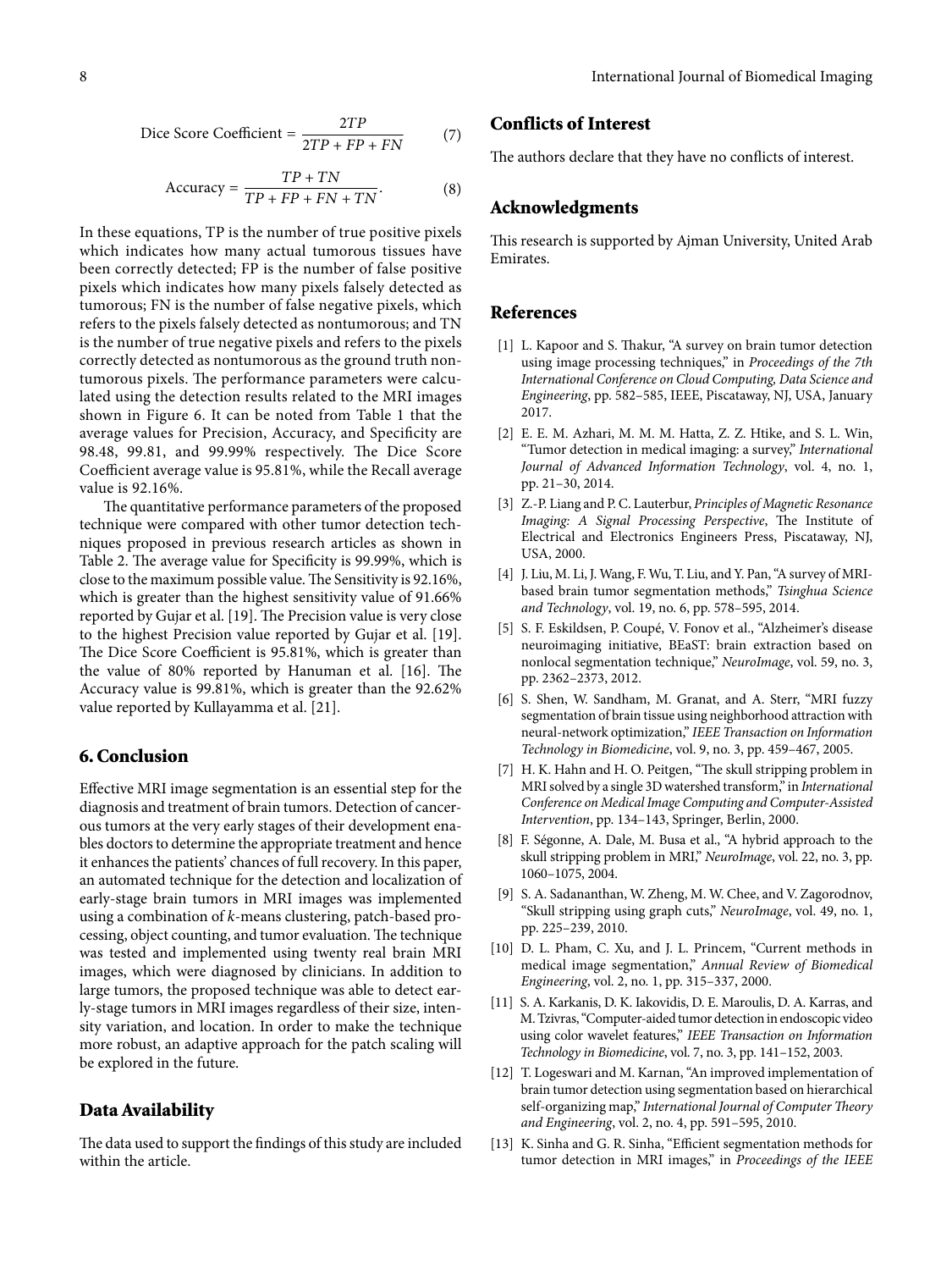Students' Conference on Electrical, Electronics and Computer Science, pp. 1-6, IEEE, Piscataway, NJ, USA, 2014.

- <span id="page-8-0"></span>[14] Y. Megersa and G. Alemu, "Brain tumor detection and segmentation using hybrid intelligent algorithms," in Proceedings of the AFRICON, pp. 1–8, IEEE, Piscataway, NJ, USA, 2015.
- <span id="page-8-1"></span>[15] N. B. Bahadure, A. K. Ray, and H. P. Thethi, "Image analysis for MRI based brain tumor detection and feature extraction using biologically inspired BWT and SVM," International Journal of Biomedical Imaging, vol. 2017, Article ID 9749108, 12 pages, 2017.
- <span id="page-8-2"></span>[16] A. Hanuman and K. Sooknanan, "Brain tumor segmentation and volume estimation from T1-contrasted and T2 MRIs," International Journal of Image Processing (IJIP), vol. 12, no. 2, pp. 48–62, 2018.
- <span id="page-8-3"></span>[17] A. Hazra, A. Dey, and S. K. Gupta, M. A. Ansari, "Brain tumor detection based on segmentation using MATLAB," in Proceedings of the International Conference on Energy, Communication, Data Analytics and Soft Computing (ICECDS), pp. 425–430, IEEE, Piscataway, NJ, USA, 2017.
- <span id="page-8-4"></span>[18] A. Kharrat, N. Benamrane, M. B. Messaoud, and M. Abid, "Detection of brain tumor in medical images," in Proceedings of the 3rd International Conference on Signals, Circuits and Systems (SCS), pp. 1–6, IEEE, Piscataway, NJ, USA, 2009.
- <span id="page-8-5"></span>[19] A. Gujar and C. M. Meshram, "Brain tumor extraction using genetic algorithm," International Journal on Future Revolution in Computer Science and Communication Engineering (IJFRSCE), vol. 4, no. 6, pp. 33–39, 2018.
- <span id="page-8-6"></span>[20] S. Pereira, A. Pinto, V. Alves, and C. A. Silva, "Brain tumor segmentation using convolutional neural networks in MRI images," IEEE Transactions on Medical Imaging, vol. 35, no. 5, pp. 1240–1251, 2016.
- <span id="page-8-7"></span>[21] I. Kullayamma and A. Praveen Kumar, "Brain tumor segmentation by using ant colony optimization," International Journal of Scientific Research in Science and Technology, vol. 4, no. 8, pp. 62–69, 2018.
- <span id="page-8-8"></span>[22] A. Bousselham, O. Bouattane, M. Youssfi, and A. Raihani, "Towards reinforced brain tumor segmentation on MRI images based on temperature changes on pathologic area," International Journal of Biomedical Imaging, vol. 2019, Article ID 1758948, 18 pages, 2019.
- <span id="page-8-9"></span>[23] C. Zhang, X. Shen, H. Cheng, and Q. Qian, "Brain tumor segmentation based on hybrid clustering and morphological operations," International Journal of Biomedical Imaging, vol. 2019, Article ID 7305832, 11 pages, 2019.
- <span id="page-8-10"></span>[24] S. K. Sahu, M. B. N. V. Prasad, and B. K. Tripathy, "A support vector machine binary classification and image segmentation of remote sensing data of chilika lagloon," International Journal of Research in Information Technology, vol. 3, no. 5, pp. 191–204, 2015.